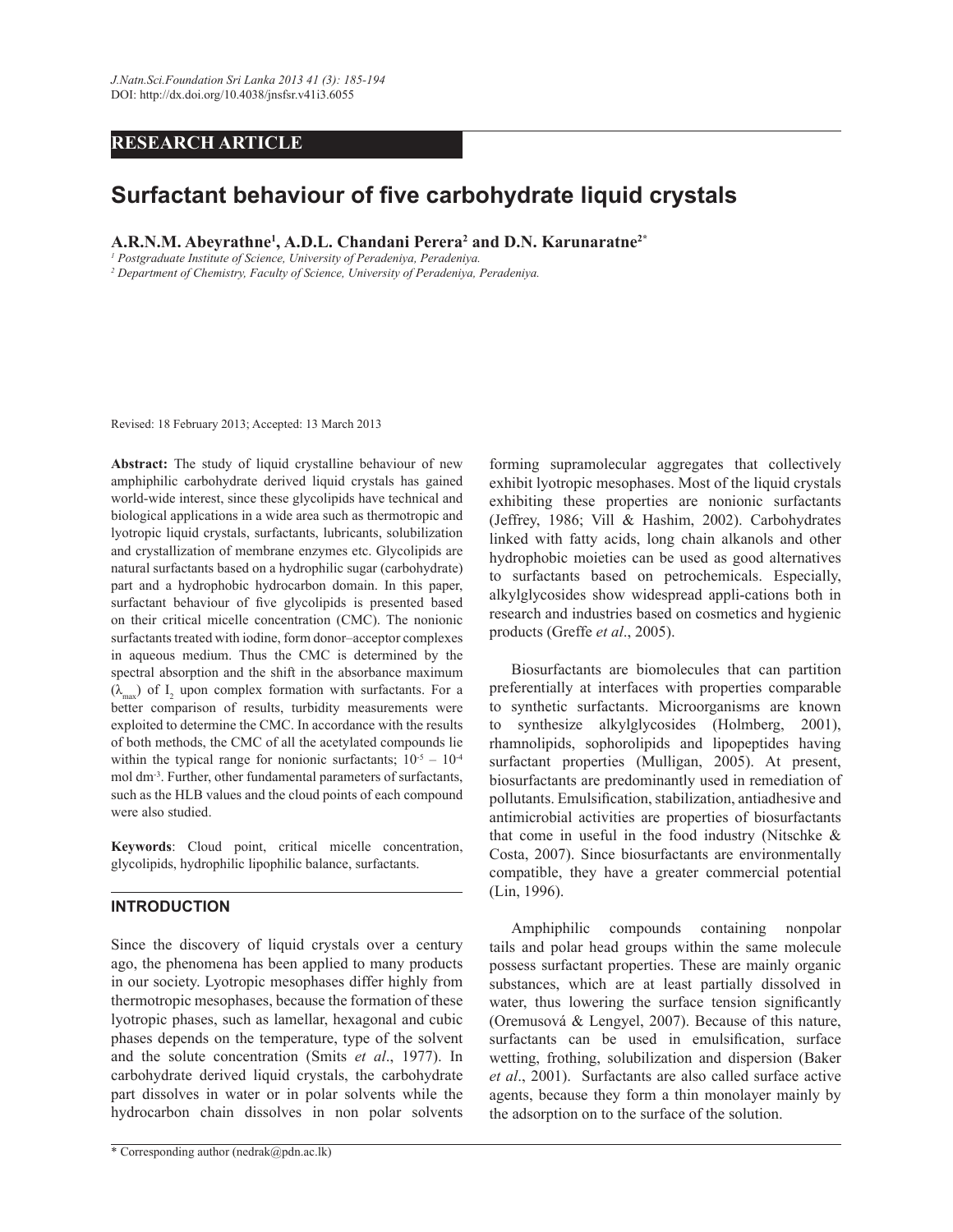At low concentrations, surfactants are water soluble. However, at higher concentrations, surfactant molecules tend to self associate into thermodynamically stable molecular aggregates/complexes in aqueous solutions under specific environmental conditions. These molecular aggregates are known as micelles and the specific surfactant concentration at which the association of molecules begins is named as the critical micelle concentration (CMC) (Baker *et al*., 2001). The typical CMC for nonionic surfactants lies in between  $10^{-5}$  – $10^{-4}$ mol dm-3 (Hait & Moulik, 2001).

 The determination of CMC by measuring micelleinfluenced physical properties as a function of concentration has lead to more than 30 methods that are used in the recent past. Out of these methods, the most popular methods are tensiometry, conductometry, viscometry, fluorometry, calorimetry, spectrophotometry, nuclear magnetic resonance (NMR) spectroscopy and light scattering (Suzuki, 1970; Mysels & Mujerjee, 1979; Schramm & Marangoni, 2000; Hait & Moulik, 2001; Ghosh *et al*., 2003; Mihali *et al*., 2008). In this study, the UV absorption spectrum method and the turbidity measurement were used and results from each were compared.

 Generally, in a surfactant molecule, there is a balance between the polar and the non polar part of the molecule. This balance depends on the molecular structure and the type of the molecule. In an amphiphilic molecule this relative ratio is called the hydrophilic- lipophilic balance or the HLB value, which is an arbitrary parameter used to categorize surfactants as detergents, emulsifiers, solubilizers, wetting agents, etc. The generally used method to compute the HLB value is using the chemical formulae of surfactants created by Griffin (Hait & Moulik, 2001; Haw, 2004). According to that, HLB value is taken as the molecular weight percent of the hydrophilic or water loving part of the nonionic surfactant divided by five (equation 1).

HLB = (Percent relative molecular mass of hydrophilic group) 
$$
/5
$$
 ...(01)

The working scale used for the surfactants is from 0.5 to 19.5 or 20.0 (Hait & Moulik, 2001; Haw, 2004).

The definition of cloud point  $(T_c)$  varies depending on the type of the surfactant. For anionic surfactants,  $T_c$  is the temperature at which the surfactant solution becomes turbid when it is cooled under specific conditions, whereas for nonionic surfactants,  $T_c$  is the temperature at which the solution becomes turbid when heated. The cloud point can be measured by observing the turbidity

of a 1 % (by mass) surfactant solution, as a function of temperature (Schramm & Marangoni, 2000).

 Strategies for development of carbohydrate linked lipids for use as surfactants is an area for future consideration. The linkage of various lipids to carbohydrates has given a series of compounds, some of which, we have previously studied for their liquid crystalline behaviour (Abeyrathne *et al*., 2012). The present study, reports the surfactant behaviour of five liquid crystalline acetylated glycosides. The surfactant property of the compounds has been determined by the measurement of the CMC value using spectral absorption and the shift in the absorbance maximum  $(\lambda_{\text{max}})$  of  $I_2$  upon complex formation with surfactant. These CMC values were compared with the CMC values obtained from the turbidity measurements. Further, other fundamental parameters of surfactants, such as the HLB values and the cloud points of each compound were also studied.

# **METHODS AND MATERIALS**

## **Instrumentation**

The chemical structures of five glycolipids used in the present study are shown in Figure 1. The synthesis and characterization of compounds A, B and C have been reported previously (Abeyrathne *et al*., 2012). The synthesis and characterization of compounds D and E are given below. All the reagents and solvents were purchased and some were purified before use. The chemical structures of glycolipids D and E were confirmed by spectroscopic techniques; NMR spectroscopy (300 MHz Varian VTR-300 spectrometer); chemical shifts are relative to CDCl<sub>3</sub>, infrared spectra were recorded on a FTIR spectrometer (IR Prestige- 21, SHIMADZU) and mass spectra were obtained using GC-MS spectrometer (Varian 2000, SATURN GC/ MS/ MS).

# **Synthesis of glucosides**

# *Synthesis of 3-epiandrosteryl-2, 3, 4, 6-tetra-O-acetylβ-D-glucopyranoside (D)*

3-β-epiandrosterone (1.09 g), tetra-O-acetyl-β-Dglucopy-ranosyl chloride (0.55 g), powdered anhydrous calcium sulphate (0.62 g) and dried, finely powdered silver oxide (0.38 g) were added into ether (5 mL) and stirred for 24 h at room temperature in a dark place. The solids were removed by filtration and ether was evaporated. The remaining residue was dissolved in a small amount of dichloromethane and stirred overnight in methanol. Finally, the product was collected by filtration and washed with cold methanol.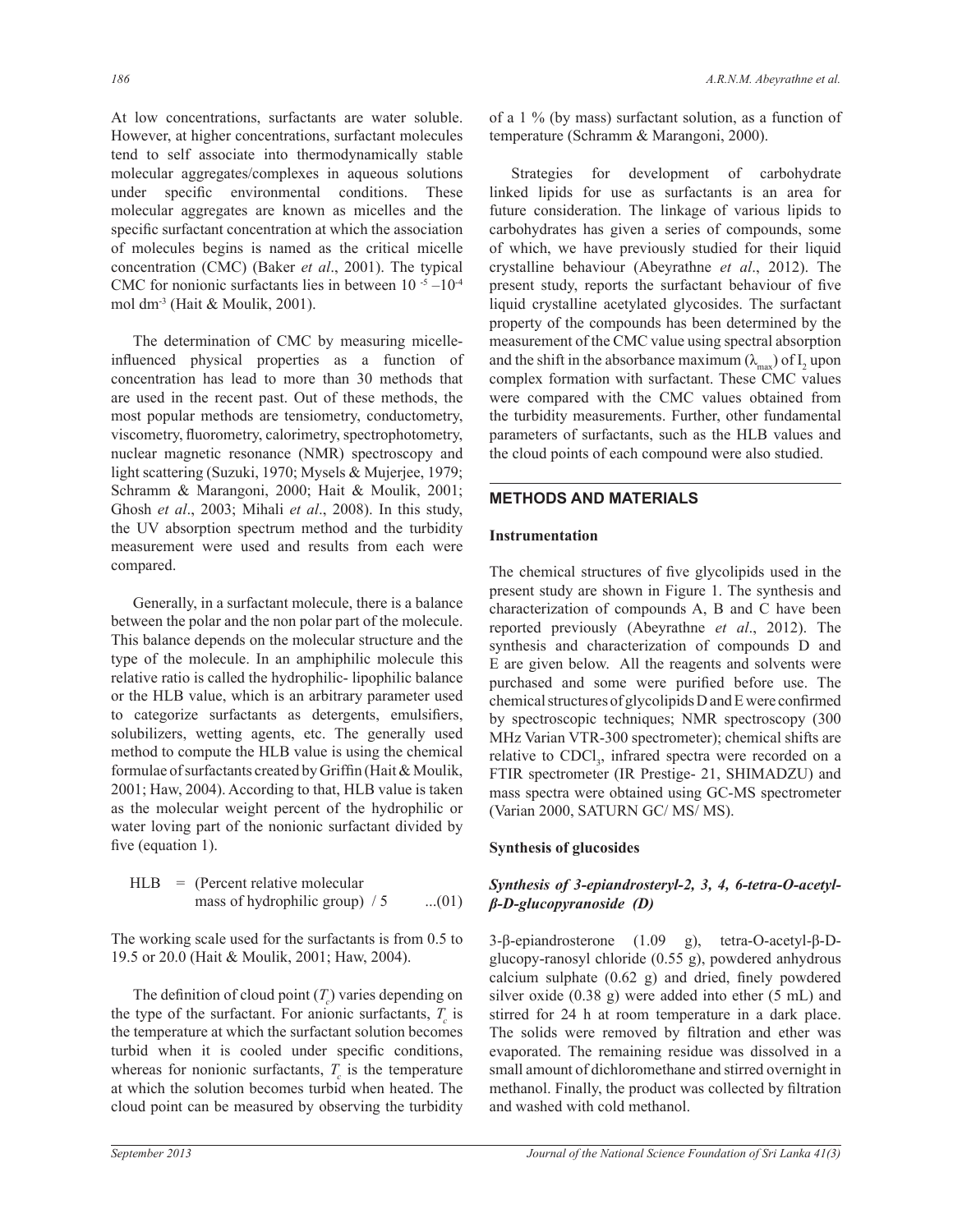Yield;  $0.15$  g (65 %), Mass;  $m/z$  { M<sup>+</sup> (cal = 620), 590, 506, 504, 429, 331, 272}, FTIR;  $v_{\text{max}}/$  cm<sup>-1</sup> = 1730.15 (C=O), 2929 (CH), 1516 (CH<sub>3</sub>), 1000-1300 (C-O), 600- 1500 (sugar part). <sup>1</sup>H-NMR (300 MHz, CDCl<sub>3</sub>);  $\delta$  = 2.02-2.06  $(4 \text{ s}, 12 \text{ H}, 4 \times \text{acetyl})$ , 5.70 (m, 1 H, H-5), 4.09, 4.29 (d, 1 H, H-6), 6.32 (d, 1-H, H-1), 5.11, 5.19, 5.41 (3 dd, 3 H, H-2, 4, 3), 0.82- 0.84 (2 s, 6H,  $2 \times$  CH<sub>2</sub>), 1.0- 2.0 (2 m, C-H). <sup>13</sup>C-NMR (CDCl<sub>3</sub>);  $\delta$  = 20.62 (q, 5 × CH<sub>3</sub>), 169.16, 169.81, 170.07, 170.64 (4 s, CO acetyl), 89.29 (d, C-1), 70.06 (d, C-2), 70.04 (d, C-4), 69.43 (d, C-3), 68.15 (d, C-5), 221.46 (s, C=O), 12.51 (q,  $1 \times CH_3$ ), signals in the range  $\delta = 20 - 60$  are due to the ring carbon atoms of epiandrosteryl skeleton. Mp; 80 − 110 °C.

## *Synthesis of penta cinnamyl-α-D-glucopyranoside (E)*

D-glucose (1.0 mmol, 0.18 g) was reacted with cinnamyl alcohol (9.7 mmol, 1.3 g) by stirring for 24 h in dioxane (3.6 mL) and p-toluene sulfonic acid monohydrate (0.17 mmol, 0.032 g), followed by neutralization with ammonia solution and evaporation of volatile compounds. The residue was filtered through silica gel (9:1 ethylacetate : ethanol) and 0.48 g of hydrated pentacinnamyl-α-D-glucopyranoside was obtained as white needles.

Mass; *m/z* {M<sup>+</sup> (cal = 662.8), 613.9, 568.0, 541.0, 527.2, 411.1, 396.1,306.2, FTIR;  $v_{max}$  cm<sup>-1</sup> = 3104.88 (C-OH), 1625 (C=C), 1402.02 (arom H), 1172.53 (C-O-R), 600- 1500 (sugar part). <sup>1</sup>H;  $\delta$  = 2.22 (s, 1 H, OH), 4.54 (m, 1 H, H-5), 4.44 (d, 1 H, H-6), 4.61 (d, 1-H, H-1), 4.47-5.01 (3 dd, 3 H, H-2, 3, 4), 7.18 - 7.53 (m, 20H). <sup>13</sup>C; δ 100.99 (d, C-1), 82.13 (d, C-2), 81.01 (d, C-4), 78.55 (d, C-3), 64.77 (d, C-5), 55.62 (d, C-1′), 129.27 (d, C-2´), 139.77 (d, C-3´), 141.43 (s, arom C), 128.65-125.12 (m, arom CH). Mp; 318.6 °C.

## **Measurement of CMC**

The general procedures used for the determination of critical micelle concentration (CMC) of glycolipids are described below.

#### *Method 1: UV- absorption spectroscopy*

The spectral measurements were carried out with an ultraviolet (UV) - visible spectrophotometer (UV – 1601; SHIMADZU), using a pair of quartz cells having a path length of 1 cm. All the measurements were taken at room temperature (298 K).

Note: Multiple testing of surfactant solutions was performed to maintain consistency in readings.

A stock solution  $(0.025 \text{ mol dm}^3)$  of each acetylated compound  $(A - D$  in ethanol and E in methanol) was prepared and diluted for measurements to a concentration range between  $0.25 - 5.0 \times 10^{-4}$  mol dm<sup>-3</sup>. A saturated aqueous solution of iodine at  $25 \degree C$  (2.5 cm<sup>3</sup>) was poured into each of the marked and stoppered test tubes (10 cm<sup>3</sup> ), and varying amounts of the stock solution were added and made up to a volume of 10.0 cm<sup>3</sup> with distilled water (Hait & Moulik, 2001). UV spectra of all the solutions were obtained from 250 – 500 nm at room temperature. The maximum absorbance value at  $\lambda_{\text{max}}$  of  $I_2$  in each solution was measured to study the blue shift with increasing concentration. The absorbance value at 286, 346 and 460 nm wavelengths of each solution was also measured.

## *Method 2: Turbidity measurements*

The turbidity of each solution was measured using a digital nephlo-turbidity meter (2100 P/ HACH) in nephelometric turbidity units (NTU). The instrument was calibrated using standard solutions supplied with the instrument before taking the measurements. Here also multiple testing of surfactant solutions was performed to maintain the consistency in readings.

 A series of concentrations of all acetylated solutions were prepared by the dilution of each stock solution  $(2.0 \text{ mmol dm}^3)$  with distilled water. The stocks were constituted in acetonitrile (A and C), ethanol (B and D) or acetone (E). The concentrations of the diluted stocks ranged from  $0.25 \times 10^{-4}$  mol dm<sup>-3</sup> to 1 x 10<sup>-3</sup> mol dm<sup>-3</sup>. The turbidity of each solution was measured at room temperature in triplicate at 30 s intervals.

## **Determination of cloud point**

A 1 % aqueous solution of each acetylated compound was heated on a hot plate and monitored for haziness or cloudiness. The temperature at which the first haze was observed was taken as the cloud point of that compound.

# **RESULTS AND DISCUSSION**

In carbohydrate derived liquid crystals, the carbohydrate part dissolves in water or in polar solvents while the hydrocarbon chain dissolves in non polar solvents forming supramolecular aggregates that collectively exhibit lyotropic mesophases and most of these liquid crystals are nonionic surfactants (Baker *et al.*, 2001). This is mainly due to the amphiphilic nature of the molecule. The synthesized glycosides clearly show amphiphilic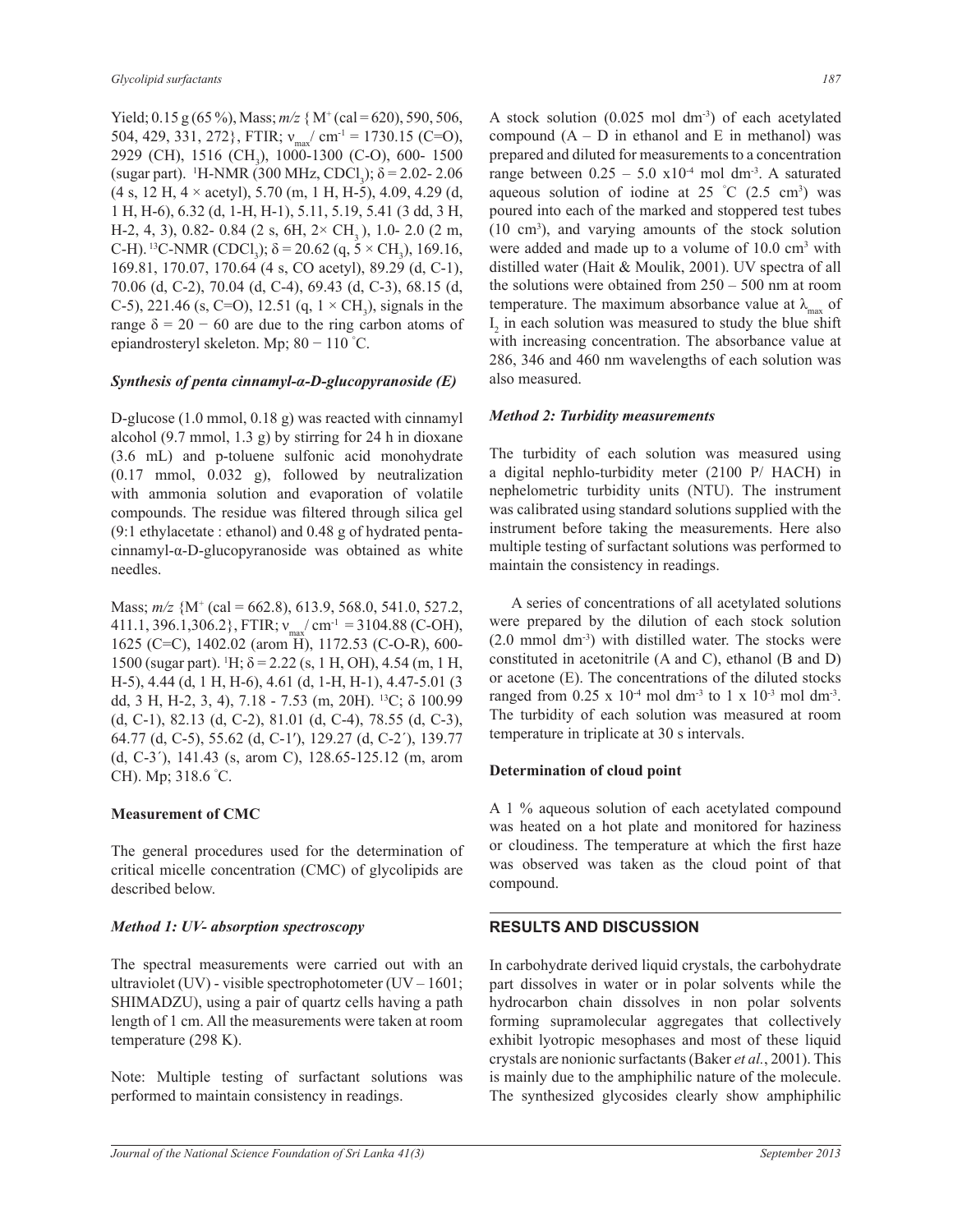properties and may self associate into micelles at specific environmental conditions functioning as nonionic surfactants.

 The CMC is one of the fundamental properties of surfactants at which the surfactants show a distinct change in their physical properties. At a specific, narrow concentration range known as the critical micelle concentration (CMC), surfactant molecules tend to

self associate into thermodynamically stable molecular aggregates/ complexes (micelles) in aqueous solutions. Physical properties such as surface tension, absorbance and turbidity show drastic changes at this point. In accordance with that, the determination of CMC by UV –visible spectrophotometry and the turbidity method have been used in the estimation of surfactant property of these novel compounds.



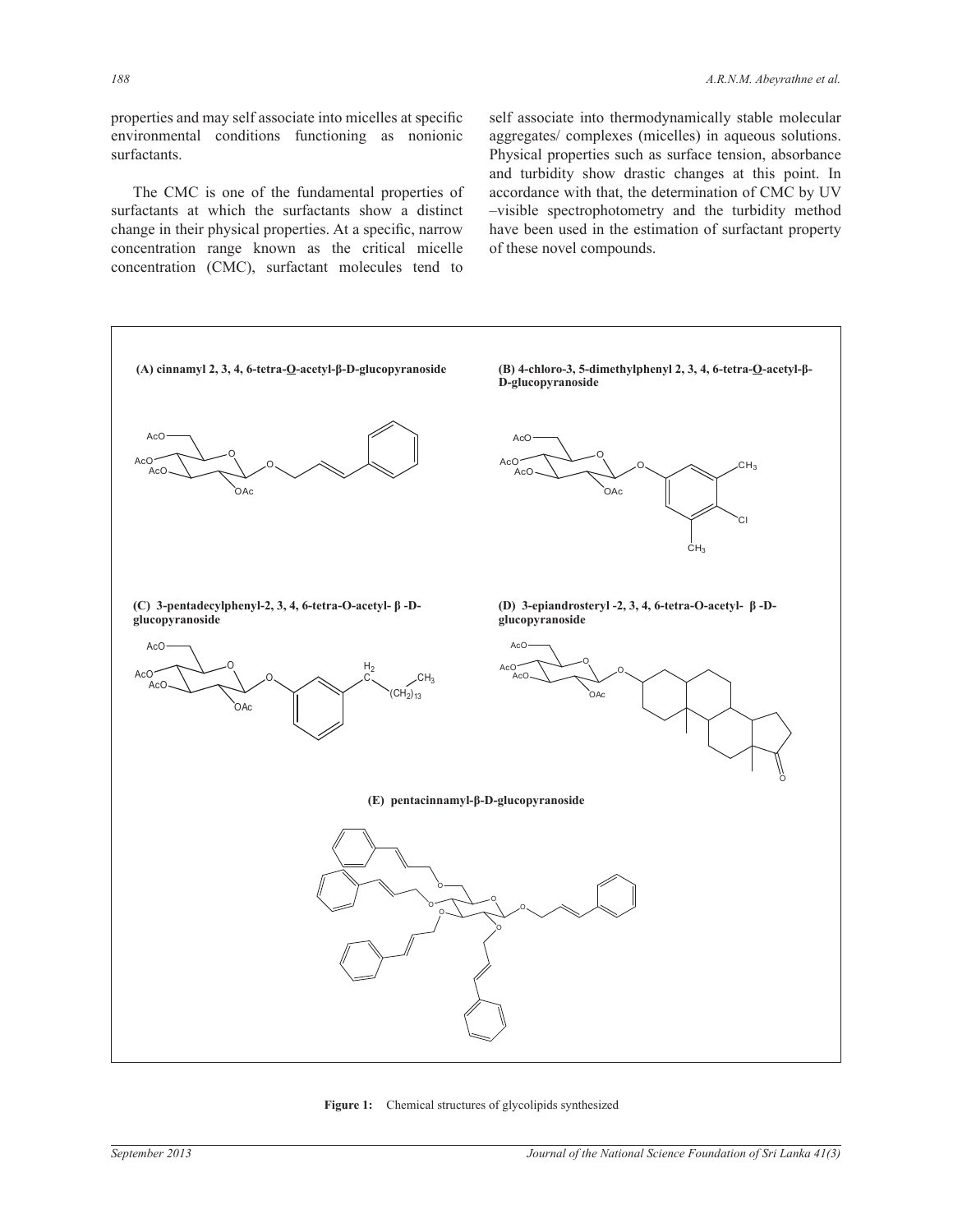#### *Method 1: UV absorption spectroscopy*

The UV-visible spectrophotometric studies were conducted to determine the CMC of the acetylated glucosides. The nonionic surfactants form donoracceptor complexes with iodine in aqueous solutions leading to shifts in the absorbance maximum  $(\lambda_{\text{max}})$  and changes in spectral absorption, which are used here to determine the CMC point. The formation of the donoracceptor complex is mainly due to the fact that nonionic surfactants have the ability to serve as iodophores or I 2 carriers without loosing their surfactant properties (Hait & Moulik, 2001). Iodine shows three absorbance maxima at 286, 346 and 460 nm in the absorbance spectrum (Figure 2 curve 1). When  $I_2$  is complexed with a non-ionic surfactant, shifts in these absorbance maxima can be observed at different surfactant concentrations (Figure 2 curves 2-6). This complexation results in a blue shift of the absorption maxima. Hence, absorbance of the synthesized acetylated compounds was obtained at these three absorbance maxima (Figure 2). Although the bond between  $I_2$  and nonionic surfactant is not well explained in literature yet, the blue shift of the  $\lambda_{\text{max}}$  may be due to the ability of the ether oxygen, linking the anomeric carbon to the aglycone part in the glycoside to donate electrons to the vacant  $\sigma^*$  orbital of iodine resulting in the complex. The extent of the shift depends on the molecule itself (Suzuki, 1970; Patist *et al*., 2000; Hait & Moulik, 2001).

 For the compound A, the plot of absorbance at three wavelengths 286, 346 and 460 nm *vs* the concentration of the compound (Figure 3a) showed distinct break points at 0.195 mmol dm<sup>-3</sup>, 0.214 mmol dm<sup>-3</sup> and  $0.216$  mmol dm<sup>-3</sup>, respectively, which is considered as the corresponding CMC values of that compound. The absorbance *vs* concentration plots for compounds B, D and E show similar break points whereas, for compound C, CMC is considered as the point where the curves show a sudden drop of absorbance.

According to the spectra of  $I_2$  from 250 nm to 500 nm in the absence and presence of compound A (Figure 2), shifts in the  $\lambda_{\text{max}}$  of iodine at 460 nm to lower wave lengths and an increase in the absorbance were observed with increasing concentration of the compounds, resulting in a blue shift. This type of blue shift is observed at 286 nm and 346 nm wavelengths too, but the extent of the shift is different at these three different wavelengths. In Figure 2, the concentrations plotted are above the CMC point of the compound A. The other compounds  $B - E$  also show similar blue shifts in  $\lambda_{\text{max}}$  with increasing concentrations.

#### *Method 2: Turbidity measurements*

The turbidity method is used for comparison of the CMC values obtained from the UV-absorption spectra method. Turbidity is the measurement of the degree of opacity in a suspension and it is measured using a digital nephloturbidity meter (Sandhu & Robbins, 1993; Homendra & Devi, 2004). The measurement is based on the amount of scattered light in the solution, which is called the Tyndall effect (Bakshi & Sood, 2004; Homendra & Devi, 2004). Here, the intensity of a transmitted and diffused monochromatic light at 90<sup>º</sup> by the solution is measured and its ratio in Nephlo turbidity units (NTU) is taken as the turbidity (Ciaccheri & Mignani, 2008).



**Figure 2:** Absorbance spectra of compound A and  $I_2$  at room temperature. Curve (1) I<sub>2</sub> only and curves (2) – (6), I<sub>2</sub> and [A] =  $0.25 \times 10^{-4}$ ,  $0.5 \times 10^{-4}$ ,  $0.75$  $\times$  10<sup>-4</sup>, 1.50  $\times$  10<sup>-4</sup>, 2.00  $\times$  10<sup>-4</sup> mol dm<sup>-3</sup>, respectively.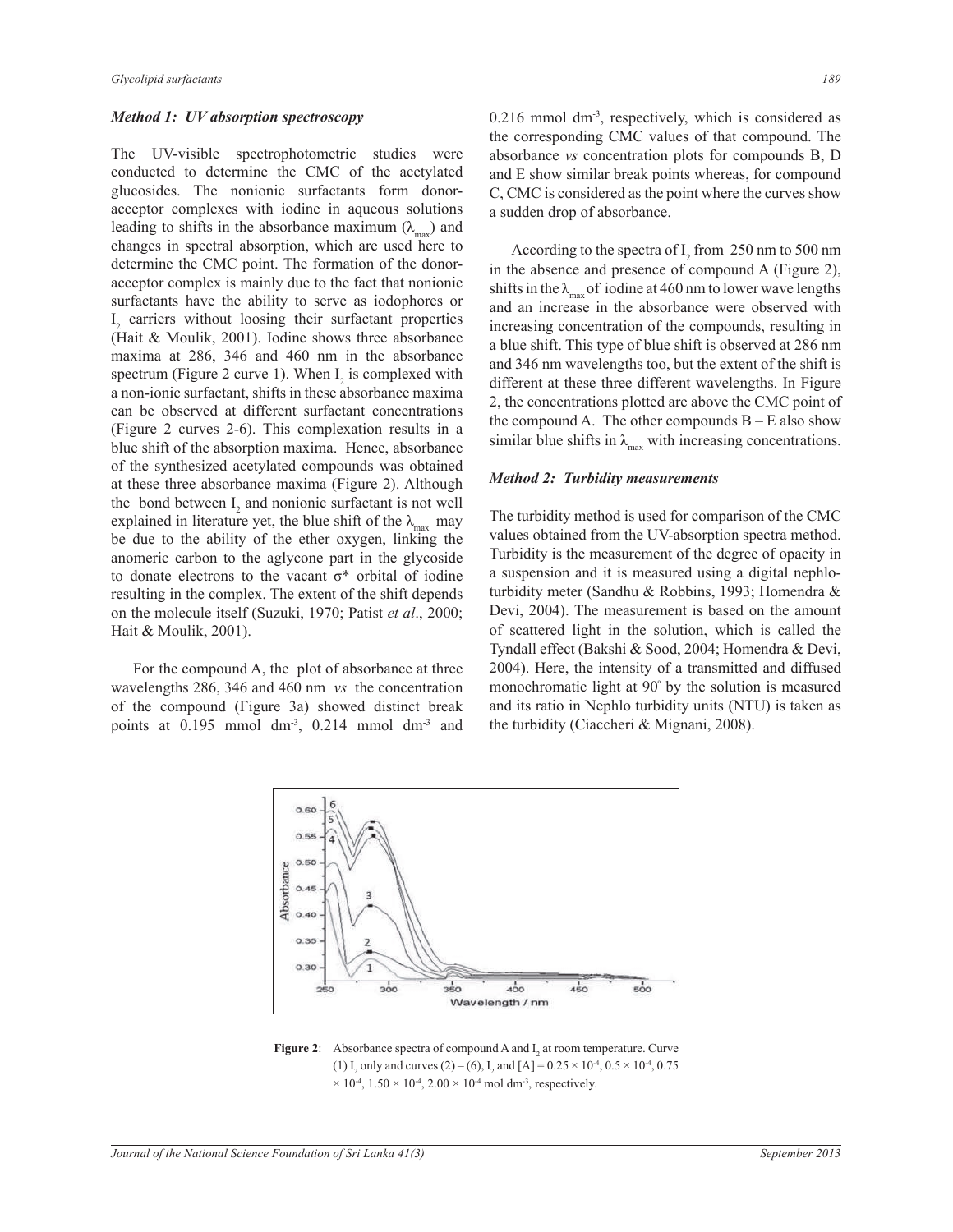

**Figure 3**: The plot of absorbance *vs* concentration of  $I_2$  and (a) A; (b) B; (c) C; (d) D and (e) E at wavelengths of 286, 346 and 460 nm at room temperature. The intersection point in each plot is the CMC point

A series of concentrations of surfactant solutions of acetylated glucosides were made with the stock solution of the respective glucoside and distilled water. The compounds A and C in solutions gave a turbid appearance with increasing concentration (Figures 4a and 4b) whereas for compounds B, D and E, a turbid appearance was not visually observed as shown in Figure 4c, although they gave significant turbidity measurements.

The plot of turbidity *vs* surfactant concentration of each compound is given in Figure 5. The CMC value is taken at the first point of inflexion. All the compounds except for compound C showed two breaking points. Most surfactants are reported to show two points of inflexion (Oremusová & Greksakova, 2003) with Tween 20 having only one such point. The CMC values obtained from the breaking points of the UV-absorption plot and turbidity plot of each compound are compared in Table 1.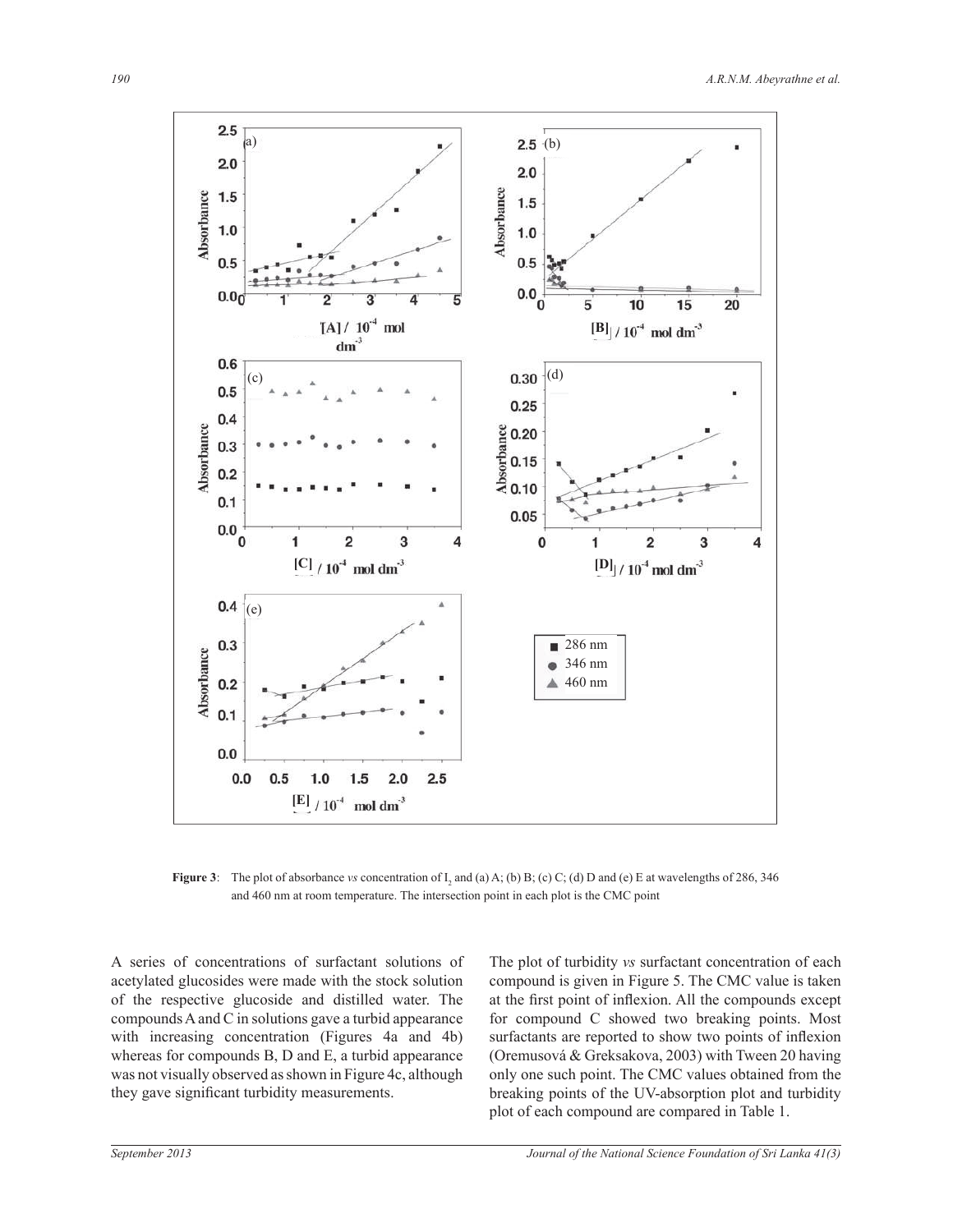According to Table 1, the CMC values obtained by the characteristic plots of turbidity *vs* concentration (Figure 5) were slightly lower, but closely agreed with those obtained from the UV absorption method. Turbidity is a function of particle size, which varies from sample to sample, because it depends on the solvent medium and the severity of damage. Thereby, it should be noted that the CMC of a surfactant varies to some extent with the solution properties that are measured and the evaluation method used (Doong *et al*., 1996; Patist *et al*., 2000). All these CMC values lie in the typical CMC value range of nonionic surfactants.





**Figure 4**: The variation of turbidity in a series of concentrations of compound (a) A; (b) C; (c) D at room temperature



HLB value is one of the fundamental properties of a surfactant by which its applicability can be determined.

**Figure 5**: The plot of turbidity *vs* glucoside concentration (a) A; (b) B; (c) C; (d) D and (e) E

| Compound      | CMC by UV absorption measurement / mmol dm <sup>-3</sup> |                |       | CMC by turbidity<br>measurement / mmol $dm^{-3}$ |  |
|---------------|----------------------------------------------------------|----------------|-------|--------------------------------------------------|--|
|               |                                                          | Wavelength/ nm |       |                                                  |  |
|               | 286                                                      | 346            | 460   |                                                  |  |
| А             | 0.195                                                    | 0.214          | 0.216 | 0.176                                            |  |
| B             | 0.167                                                    | 0.173          | 0.179 | 0.125                                            |  |
| $\mathcal{C}$ | 0.161                                                    | 0.161          | 0.161 | 0.151                                            |  |
| D             | 0.063                                                    | 0.064          | 0.068 | 0.050                                            |  |
| E             | 0.044                                                    | 0.045          | 0.049 | 0.034                                            |  |

**Table 1**: CMC values obtained for compounds  $A - E$ 

*Journal of the National Science Foundation of Sri Lanka 41(3) September 2013*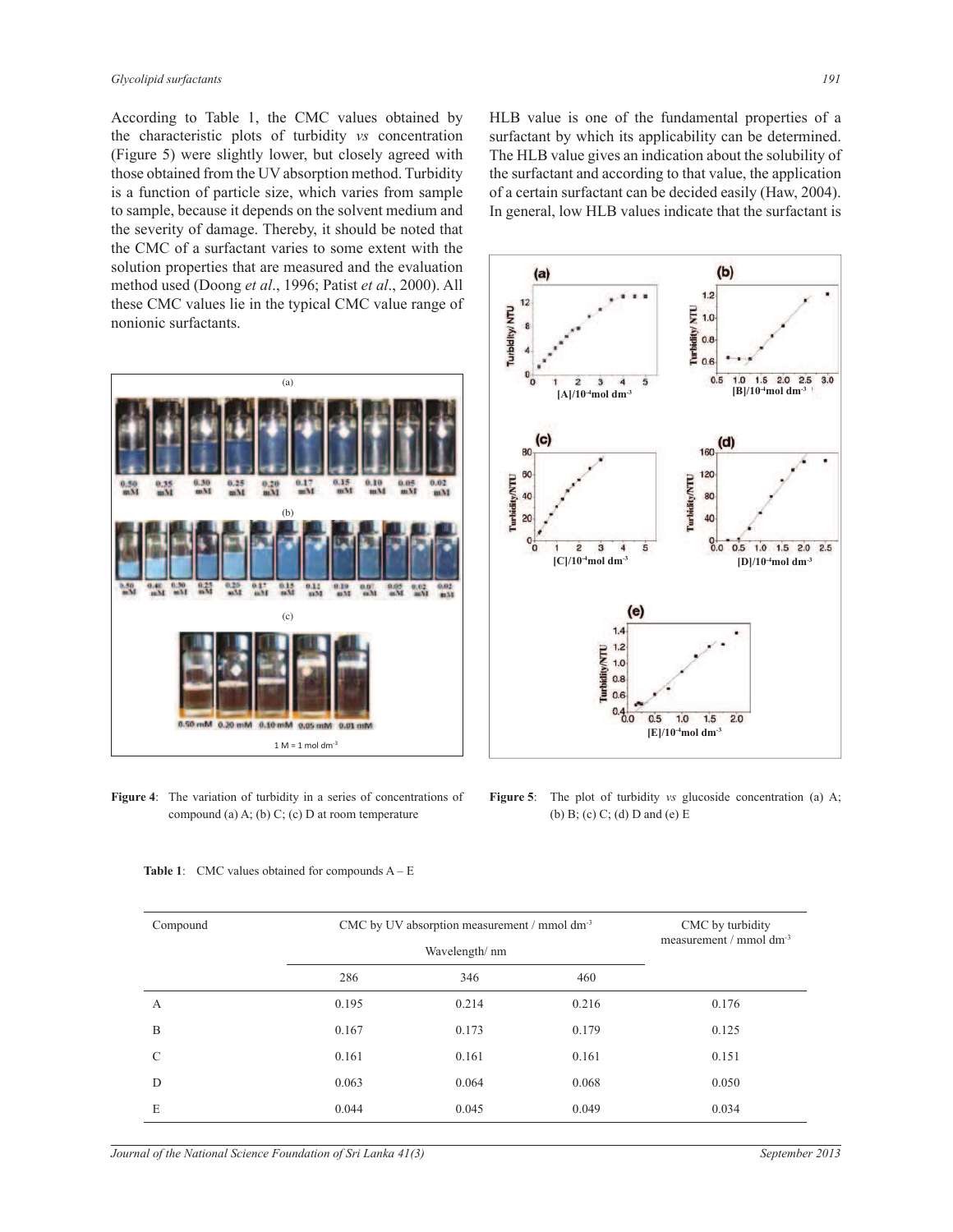more lipophilic and can stabilize water-in-oil emulsions. Larger HLB values are indicative of greater hydrophilicity of the surfactant and their preference for stabilizing oilin-water emulsions. The HLB values calculated for the acetylated glucosides are given in Table 2. The surfactant is more water soluble if the HLB value is higher and it is more oil soluble if the HLB value is lower. The HLB values of compounds A, B, C and D lies within the range of 8 to 15 and hence they can be used as good stabilizers for oil-in-water emulsions, whereas that of the compound E lies within the range of 3 to 6 and hence it can be applied to stabilize water-in-oil emulsions. Also the HLB values of compounds A and B lies within the HLB range of 13 to 15 and can be used to make detergent solutions.

 Upon heating an aqueous solution (1 % by mass) of a nonionic surfactant, the colour of the solution goes from clear to white or turbid and this is reversible upon cooling. The temperature at which the first haze is observed is considered as the cloud point. The turbidity observed in the solution is mainly due to the growth of micelles, which are large enough to scatter light and it is important to determine the cloud point in order to get an idea on the phase separation for most applications. Cloud points observed for each of the compounds A, B, C and D are given in Table 2.

 For the compound E, haziness upon heating was not observed, which may be attributed to the much higher melting point of that compound, 318.6 °C. Since the compound is heated in water, the temperature cannot exceed 100 °C due to the evaporation of the solvent.

 The observed cloud points lie within a narrow temperature range.

**Table 2**: Calculated HLB values, observed melting points and cloud points and the corresponding molecular weights of acetylated glucosides

| Compound | Molar mass/ $g$ mol <sup>-1</sup> | Melting point/ ${}^{\circ}C$ | Cloud point/ ${}^{\circ}C$ | <b>HLB</b> |  |
|----------|-----------------------------------|------------------------------|----------------------------|------------|--|
| А        | 464.0                             | 83.0                         | $45 - 50$                  | 14.96      |  |
| B        | 486.6                             | 98.0                         | $48 - 55$                  | 14.26      |  |
| C        | 634.0                             | 64.0                         | $53 - 55$                  | 10.95      |  |
| D        | 620.0                             | 110.0                        | $65 - 70$                  | 11.19      |  |
| E        | 778.0                             | 318.6                        | Not determined             | 4.49       |  |
|          |                                   |                              |                            |            |  |

# **CONCLUSION**

The synthesised glycosides show amphiphilic properties with the ability to self associate into micelles and demonstrate properties of nonionic surfactants. The characteristic plots of absorbance at three different wavelengths *vs* concentration of the acetylated compounds showed a distinct intersection point corresponding to the CMC value of each surfactant. These values lie in-between the typical CMC for nonionic surfactants;  $10^{-5} - 10^{-4}$  mol dm<sup>-3</sup> (Schramm & Marangoni, 2000). Blue shifts in the absorbance maxima of the iodine complexes with varying surfactant concentration was observed at different wave lengths. According to the results, the CMC values obtained from the plots of turbidity *vs* concentration were slightly different but were in close agreement with those obtained from the UV absorption method. This variation caused in the CMC of a

surfactant is attributed to the measured solution property and method of evaluation used. Theoretically, for a fixed polar moiety of a nonionic surfactant, an increase in the length of the nonpolar part results in a decrease in the CMC of the compound. Thus compound C with its long hydrocarbon tail, has a CMC of  $0.16$  mmol dm<sup>-3</sup>, whereas compound A, with a much shorter hydrophobic part has a CMC of 0.20 mmol dm<sup>-3</sup> by UV absorption measurement. A similar observation is seen with compounds C (0.16 mmol dm<sup>-3</sup>) and D  $(0.17 \text{ mmol dm}^{-3})$ .

 The HLB values of compounds A, B, C and D indicate that they can be used as good stabilizers for oil-in-water emulsions whereas that of the compound E is typical of emulsifiers stabilizing water-in-oil emulsions. Also the HLB values of compounds A and B lie within the HLB range of 13 to 15 and can be used to make detergent solutions.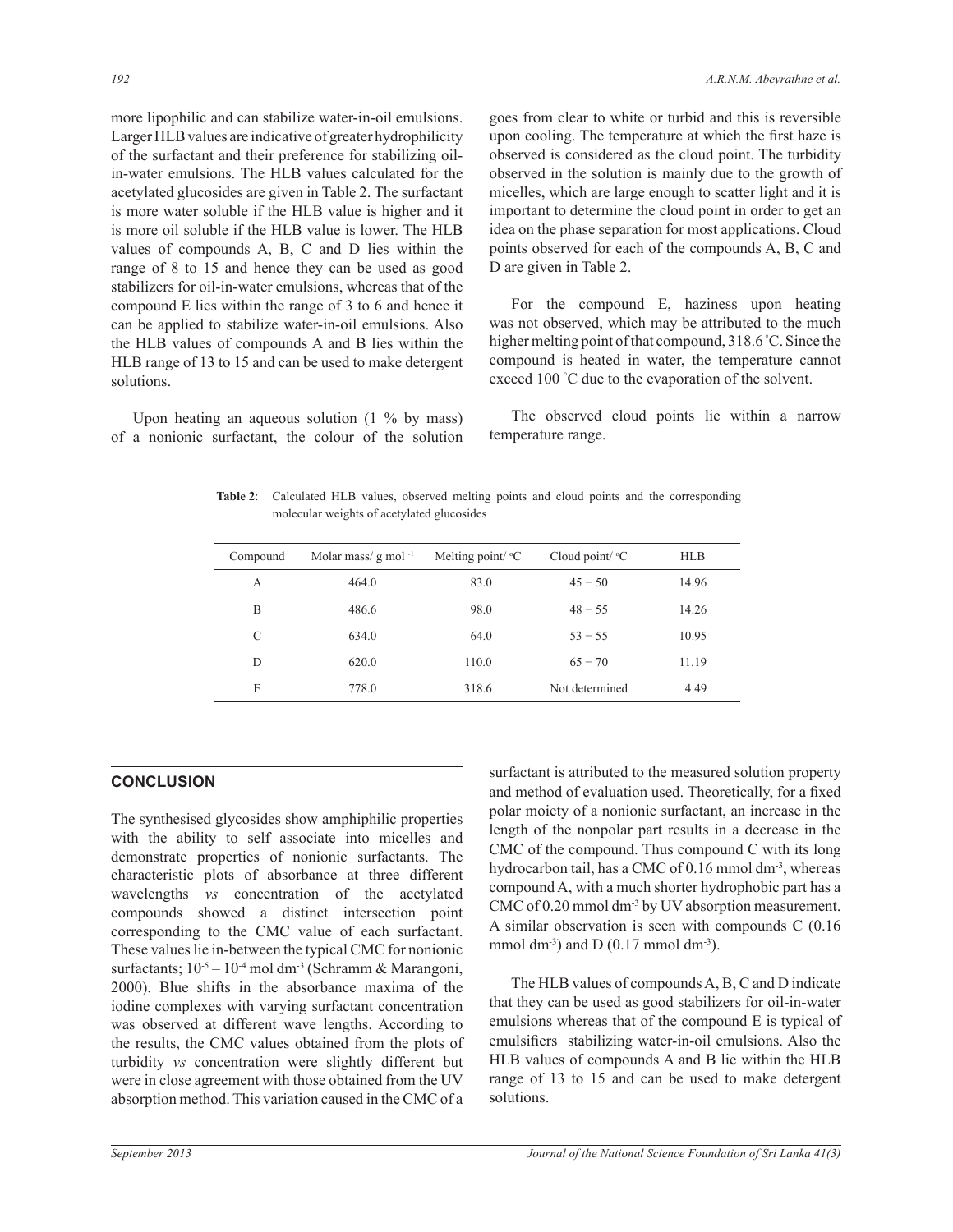Although the surfactant behaviour of deacetylated compounds were not studied, from their molecular structure and the results obtained for the acetylated compounds, it is possible that they also possess properties of nonionic surfactants.

#### **Acknowledgement**

The National Science Foundation (grant no. RG/2007/ FR/05) and the National Research Council (grant no. RG 06-25) are acknowledged for financial assistance.

## **REFERENCES**

- 1. Abeyrathne A.R.N.M., Perera A.D.L.C & Karunaratne D.N. (2012). Liquid crystal behaviour of three novel glycosides. *Journal of the National Science Foundation of Sri Lanka* **40** (2): 115 − 121. DOI: *http://dx.doi.org/10.4038/jnsfsr.v40i2.4439*
- 2. Baker G.A., Bright F.V. & Pandey S. (2001). Quantifying critical micelle concentration and non-idealities within binary mixed micellar systems: an upper level undergraduate laboratory. *Chemical Educator* **6** (4): 223 − 226. DOI: *http://dx.doi.org/10.1007/s00897010487a*
- 3. Bakshi M.S. & Sood R. (2004). Head group controlled specific interactions of aliphatic- and aromatic-polyester dendrimers with cationic surfactants of identical hydrophobic tails. *Colloids and Surfaces A: Physicochemical Engineering Aspects* **244**: 159 − 168.

DOI: *http://dx.doi.org/10.1016/j.colsurfa.2004.06.021*

4. Ciaccheri L. & Mignani A.G. (2008). Scattered colorimetry and multivariate data processing as an objective tool for liquid classification and mapping. *Current Analytical Chemistry* **4**: 371.

DOI: *http://dx.doi.org/10.2174/157341108785914899*

5. Doong R., Lei W., Chen T., Lee C., Chen J. & Chang W. (1996). Effect of anionic and nonionic surfactants on sorption and micellar solubilization of monocyclic aromatic compounds. *Water Science Technology* **34** (7-8): 327 − 334.

DOI: *http://dx.doi.org/10.1016/S0273-1223(96)00761-5*

- 6. Ghosh S.K., Khatua P.K. & Bhattacharya S.Ch. (2003). Aggregation of non ionic surfactant igepal in aqueous solution: fluorescence and light scattering studies. *International Journal of Molecular Sciences* **4***:* 562 − 571. DOI: *http://dx.doi.org/10.3390/i4110562*
- 7. Greffe L., Bessueille L., Bulone V. & Brumer H. (2005). Synthesis, preliminary characterization and application of novel surfactants from highly branched xyloglucan oligosaccharides. *Glycobiology* **15** (4): 437 − 445. DOI: *http://dx.doi.org/10.1093/glycob/cwi013*
- 8. Hait S.K. & Moulik S.P. (2001). Determination of critical micelle concentration (CMC) of nonionic surfactants by donor-acceptor interaction with iodine and correlation of CMC with hydrophile-lipophile balance and other parameters of the surfactants. *Journal of Surfactants and*

*Detergents* **4**(3): 303 − 309.

DOI: *http://dx.doi.org/10.1007/s11743-001-0184-2*

- 9. Haw P. (2004). The HLB system; a time saving guide to surfactant selection. Presentation to the Midwest chapter of the society of cosmetic chemists. Available at *http://www. lotioncrafter.cpm/pdf/The\_HLBsystem.pdf*, Accessed 20 September 2011.
- 10. Holmberg K. (2001). Natural surfactants. *Current Opinion in Colloid & Interface Science* **6** (2): 148 − 159. DOI: *http://dx.doi.org/10.1016/S1359-0294(01)00074-7*
- 11. Homendra N. & Devi I.C. (2004). Turbidity studies on mixed surfactant systems in hard water: a new method for estimation of water hardness. *Indian Journal of Chemical Technology* **11**: 783 − 786.

12. Jeffrey G.A. (1986). Carbohydrate liquid crystals. *Accounts of Chemical Research* **19**: 168.

DOI: *http://dx.doi.org/10.1021/ar00126a002* 13. Lin S.C. (1996). Biosurfactants: recent advances. *Journal* 

*of Chemical Technology and Biotechnology* **66** (2): 109 − 120. DOI: *http://dx.doi.org/10.1002/(SICI)1097-4660(199606)* 

*66:2<109::AID-JCTB477>3.0.CO;2-2*

- 14. Mihali C., Oprea G. & Cical E. (2008). Determination of critical micellar concentration of anionic surfactants using surfactants –sensible electrodes. *Chemistry Bulletin Politechnica* **53** (67): 1 − 2, 159 − 162.
- 15. Mulligan C.N. (2005). Environmental applications for biosurfactants. *Environmental Pollution* **133** (2): 183 − 198.

DOI: *http://dx.doi.org/10.1016/j.envpol.2004.06.009*

- 16. Mysels K.J. & Mujerjee P. (1979). Reporting experimental data dealing with critical micellization concentrations (c.m.c's) of aqueous surfactant systems. *Pure and Applied Chemistry* **51**:1083 − 1089. DOI: *http://dx.doi.org/10.1351/pac197951051083*
- 17. Nitschke M. & Costa S.G.V.A.O. (2007). Biosurfactants in food industry. *Trends in Food Science & Technology* **18** (5):  $252 - 259$ .

DOI: *http://dx.doi.org/10.1016/j.tifs.2007.01.002*

- 18. Oremusová J. & Greksakova O. (2003). Methods for surfactant critical micelle/micellar concentration (CMC) determination. *Chemical Communications* **40**: 90 − 95.
- 19. Oremusová J. & Lengyel A. (2007). *Critical Micelle Concentration of Ionic Surfactants*. Available at *http:// www.fpharm.uniba.sk*, Accessed 10 January 2012.
- 20. Patist A., Bhagwat S.S., Penfield K.W. & Shah D.O. (2000). On the measurement of critical micelle concentrations of pure and technical-grade nonionic surfactants. *Journal of Surfactants and Detergents* **3** (1): 53 − 57. DOI: *http://dx.doi.org/10.1007/s11743-000-0113-4*
- 21. Sandhu S.S. & Robbins C.R. (1993). A simple and sensitive technique based on protein loss measurements, to assess surface damage to human hair. *Journal of the Society of Cosmetic Chemists* **44**: 173.
- 22. Schramm L.L. & Marangoni D.G. (2000). Surfactants and their solutions: basic principles. *Surfactants: Fundamentals and Applications in the Petroleum Industry* (ed. L.L. Schramm), chapter 1, pp.  $3 - 51$ . Cambridge University Press, UK.